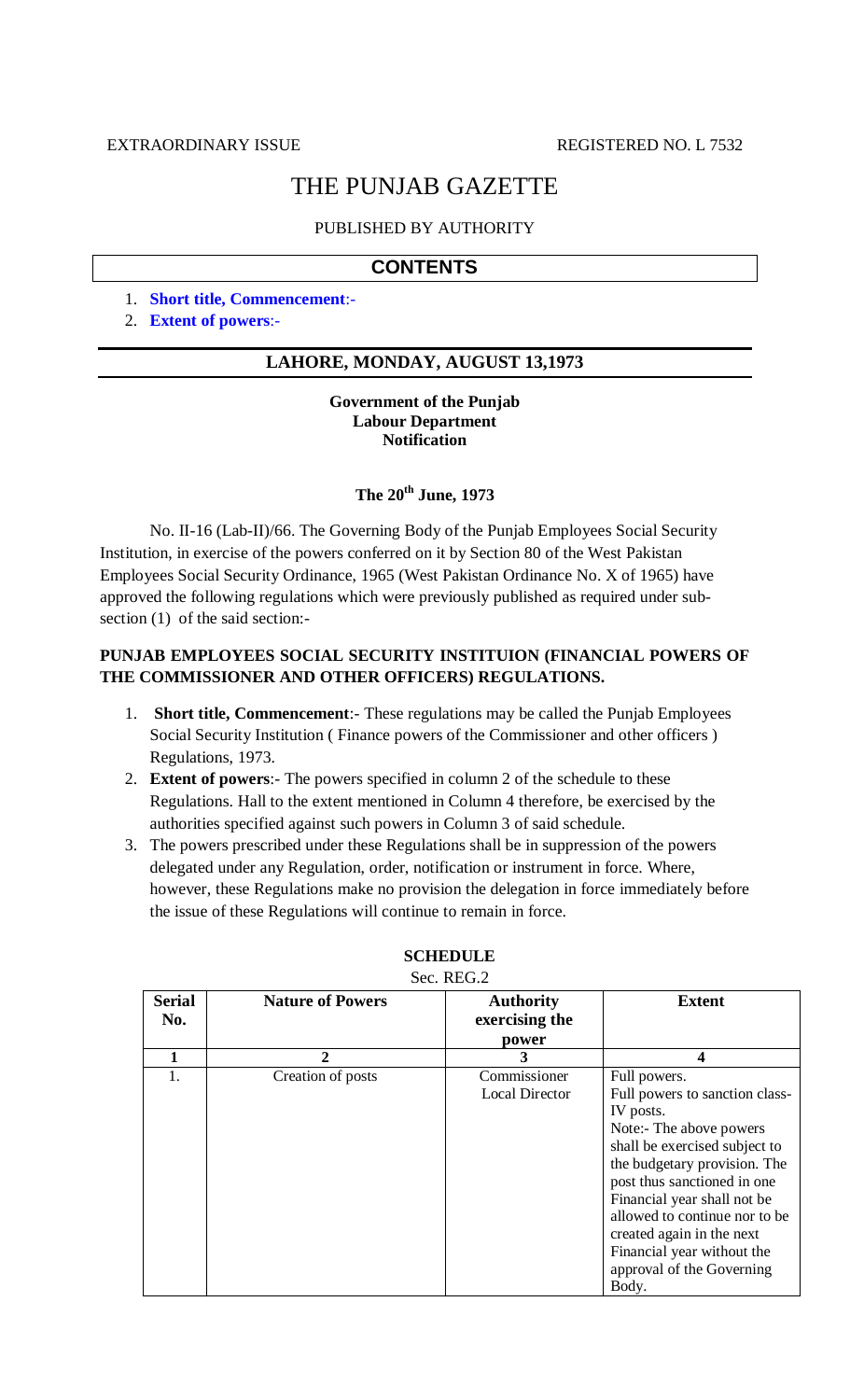| 2. | Abolition of posts                                                                                                                                                                                                                                                                            | Commissioner<br><b>Local Director</b>                    | Full Powers.<br>Full Powers in respect of                                                                                                                                                                       |
|----|-----------------------------------------------------------------------------------------------------------------------------------------------------------------------------------------------------------------------------------------------------------------------------------------------|----------------------------------------------------------|-----------------------------------------------------------------------------------------------------------------------------------------------------------------------------------------------------------------|
| 3. | Sanctioning expenditure dubitable<br>to contingencies:-                                                                                                                                                                                                                                       |                                                          |                                                                                                                                                                                                                 |
|    | to sanction expenditure on<br>a)<br>items specifically shown in<br>the budget shown in the<br>budget estimates in detail<br>b) To sanction expenditure in<br>cases where lumpsum budget<br>provision or allocation of<br>funds exists and individual<br>items are not specified in<br>detail. | Commissioner<br><b>Local Director</b>                    | Full Powers.<br>Full Powers.                                                                                                                                                                                    |
|    | i) Local purchase of stationary.                                                                                                                                                                                                                                                              | Commissioner<br><b>Local Director</b><br>Medical Officer | Full Powers.<br>Full Powers.<br>Rs. 20.00 at a time.                                                                                                                                                            |
|    | ii. Addition o or repairs of<br>instruments and furniture                                                                                                                                                                                                                                     | Commissioner<br><b>Local Director</b>                    | Rs. 5,000.00 in each case.<br>Rs. 500.00 in each case.                                                                                                                                                          |
|    | iii. Hire charges of furniture                                                                                                                                                                                                                                                                | Commissioner<br><b>Local Director</b>                    | Rs. 5,000.00 per annum.<br>Rs. 200.00 per annum.                                                                                                                                                                |
|    | iv. Expenditure on rent of non-<br>residential building and land.                                                                                                                                                                                                                             | Commissioner<br><b>Local Director</b>                    | Full Powers.<br>Rs. $4,500.00$ per annum in<br>each case.                                                                                                                                                       |
|    | v). Appointment of class IV<br>establishment chargeable to<br>contingencies.                                                                                                                                                                                                                  | Commissioner<br><b>Local Director</b>                    | Full Powers.<br>Full Powers. All<br>appointments of Class IV<br>whose salary should not be<br>more than Rs. 100 per<br>month.<br>Note:- the powers shall be<br>exercised subject to the<br>budgetary provision. |
|    | vi. Freight for payment for<br>institution property.                                                                                                                                                                                                                                          | Commissioner<br><b>Local Director</b>                    | Full Powers.<br>Full Powers.                                                                                                                                                                                    |
|    | vii. Electricity and water charges<br>and taxes.                                                                                                                                                                                                                                              | Commissioner<br><b>Local Director</b>                    | Full Powers.<br>Full Powers.                                                                                                                                                                                    |
|    | viii. Postage and telegraphic<br>charges and telephone<br>charges.                                                                                                                                                                                                                            | Commissioner<br><b>Local Director</b>                    | Full Powers, subject to the<br>budgetary ceiling,<br>availability of funds and the<br>limitation on individual<br>telephones laid down by the<br>Government as well as by the<br>Institution.                   |
|    | ix. Service postage                                                                                                                                                                                                                                                                           | Commissioner<br><b>Local Director</b>                    | Rs. 1,000.00 at a time.<br>Rs. 500.00 at a time                                                                                                                                                                 |
|    | x. Hot and cold weather charges                                                                                                                                                                                                                                                               | Commissioner<br><b>Local Director</b>                    | Full powers subject to the<br>budgetary provision.                                                                                                                                                              |
|    | xi. Purchaser of liveries,<br>typewriters, duplicators and<br>Bicycles.                                                                                                                                                                                                                       | Commissioner<br><b>Local Director</b>                    | Full powers provided the<br>items are specifically shown<br>in the budget in detail.                                                                                                                            |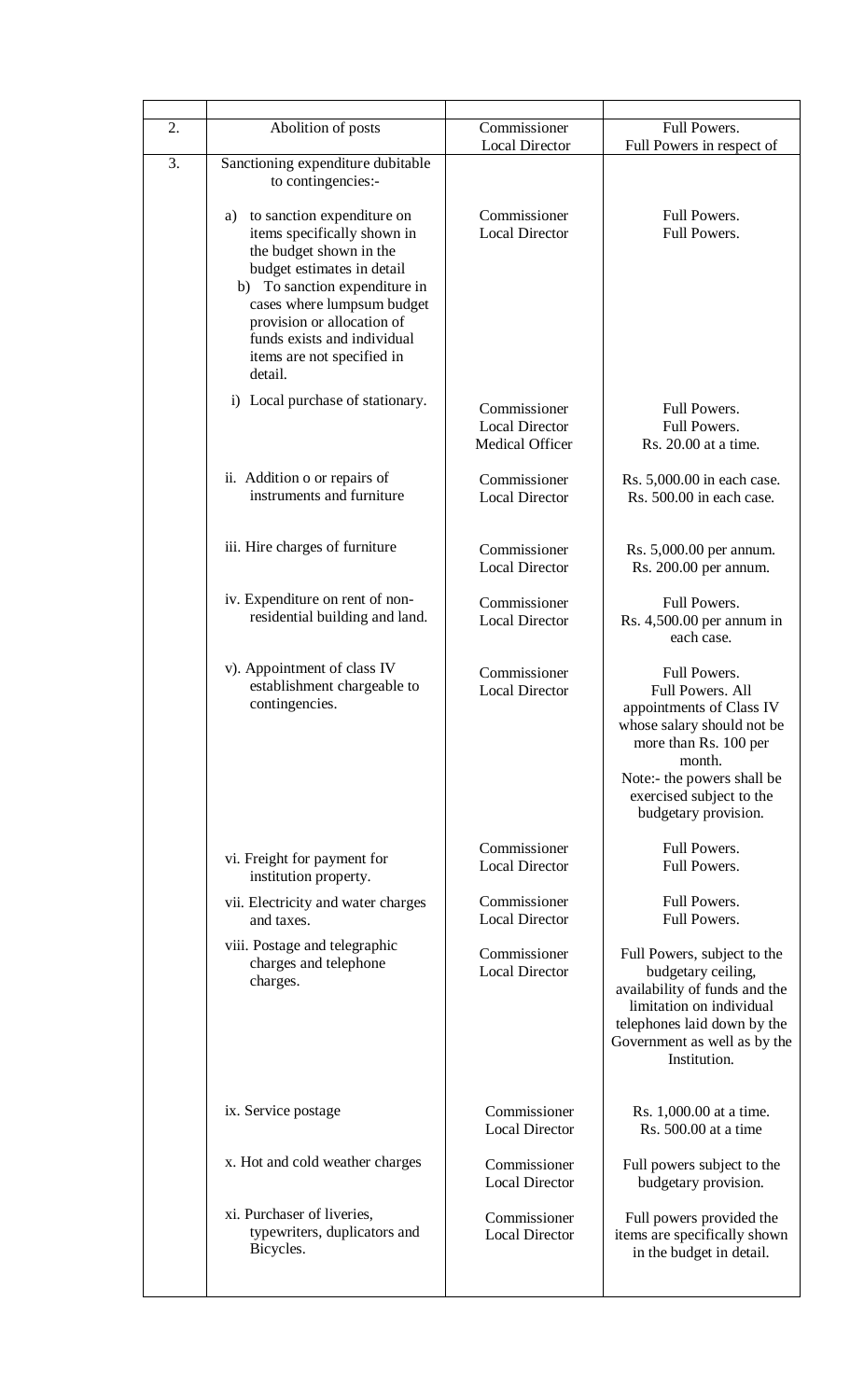|     | xii. Purchase of periodicals and<br>Newspapers                                                                                                  | Commissioner<br><b>Local Director</b> | <b>Full Powers</b><br>Rs. 30.00 per month.                                                                                                                                                                                                         |
|-----|-------------------------------------------------------------------------------------------------------------------------------------------------|---------------------------------------|----------------------------------------------------------------------------------------------------------------------------------------------------------------------------------------------------------------------------------------------------|
|     | xiii. Purchase of Books and maps                                                                                                                | Commissioner<br><b>Local Director</b> | <b>Full Powers</b><br>Rs. 60.00 per month.                                                                                                                                                                                                         |
|     | xiv. Law Charges                                                                                                                                | Commissioner<br><b>Local Director</b> | Rs. 5000.00<br>Rs. 500.00                                                                                                                                                                                                                          |
|     |                                                                                                                                                 |                                       |                                                                                                                                                                                                                                                    |
|     | xv. Other Items:-                                                                                                                               |                                       |                                                                                                                                                                                                                                                    |
|     | Non recurring Items.<br>a)                                                                                                                      | Commissioner<br><b>Local Director</b> | Rs. 2,000.00 in each case<br>Rs. 500.00 in each case.                                                                                                                                                                                              |
|     | Recurring items<br>b)                                                                                                                           | Commissioner<br><b>Local Director</b> | Rs. 1,000.00 in each case<br>Rs. 200.00 in each case.                                                                                                                                                                                              |
| 4.  | Powers of Administrative approval<br>to work                                                                                                    | Governing Body                        | Full Powers.<br>Note:- This power shall be<br>exercised by Sub-committee<br>consisting of the following<br>members.<br>1) Commissioner<br>Chairman.<br>2) Medical Advisor<br>Member.<br>2 other officers<br>3)<br>appointed by the<br>Commissioner |
| 5.  | Re-appropriation of funds                                                                                                                       | Commissioner                          | Full Power.                                                                                                                                                                                                                                        |
| 6.  | Power to declare stores surplus.                                                                                                                | Commissioner                          | Up to value of Rs. 10,000.00                                                                                                                                                                                                                       |
|     |                                                                                                                                                 | <b>Local Director</b>                 | at a time<br>Up to value of Rs. $1,000.00/-$                                                                                                                                                                                                       |
| 7.  | Powers to declare stores<br>unserviceable.                                                                                                      | Commissioner<br><b>Local Director</b> | Up to value of Rs. $10,000/$ - at<br>a time<br>Up to value of Rs. $1,000/-$ at                                                                                                                                                                     |
| 8.  | Powers to sell surplus or                                                                                                                       | Commissioner                          | a time.<br>Full Powers.                                                                                                                                                                                                                            |
|     | unserviceable stores by auction                                                                                                                 | <b>Local Director</b>                 | Up to Rs. 1,000 at a time.                                                                                                                                                                                                                         |
| 9.  | Purchase and replacement of<br>vehicles including commercial<br>vehicles, jeeps and land rovers                                                 | Commissioner                          | Full powers subject to<br>budgetary sanction. These<br>shall be exercised by a sub-<br>committee as mentioned at<br>item 4 above                                                                                                                   |
| 10. | Powers to sanction and incur<br>expenditure repairs, replacement<br>over-hauling etc. to the light                                              | Commissioner                          | Up to Rs. 10,000.00 or 50 %<br>of the deprecated value of the<br>machinery.                                                                                                                                                                        |
|     | Machinery, motor vehicles and<br>other tools and plants subject to the<br>restriction that such repair would be<br>done by inviting open tender | <b>Local Director</b>                 | Up to Rs. $1,000.00$ or 5 % of<br>depreciated value of the<br>machinery whichever is less.                                                                                                                                                         |
| 11. | Advances to staff                                                                                                                               | Commissioner<br><b>Local Director</b> | Full Powers.<br>Full powers to sanction<br>advance for purchase cycles.<br>Note: the Powers have to be<br>exercise subject to the<br>availability of funds being<br>certified by Audit officers<br>concerned.                                      |
| 12. | Powers to sanction investigation of<br>claims of servants as to arrears of<br>pay allowances etc.                                               | Commissioner                          | Full Powers subject to the<br>condition that the post<br>against which appointment is<br>to be made does exist.                                                                                                                                    |